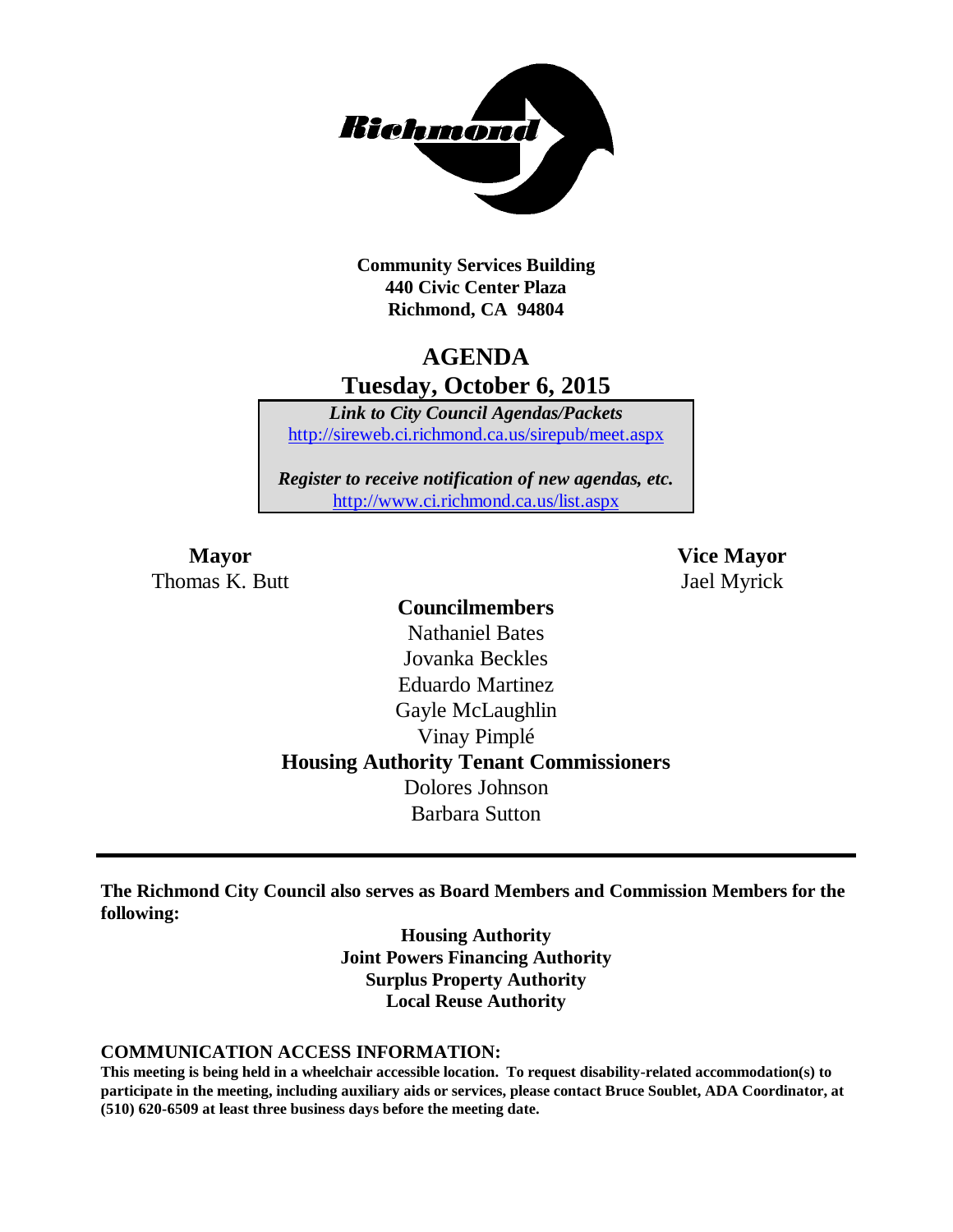# **MEETING PROCEDURES**

The City of Richmond encourages community participation at its City Council meetings and has established procedures that are intended to accommodate public input in a timely and time-sensitive way. As a courtesy to all members of the public who wish to participate in City Council meetings, please observe the following procedures:

**PUBLIC COMMENT ON AGENDA ITEMS:** Anyone who desires to address the City Council on items appearing on the agenda must complete and file a pink speaker's card with the City Clerk **prior** to the City Council's consideration of the item. Once the City Clerk has announced the item, no person shall be permitted to speak on the item other than those persons who have submitted their names to the City Clerk. Your name will be called when the item is announced for discussion. **Each speaker will be allowed TWO (2) MINUTES to address the City Council on NON-PUBLIC HEARING items listed on the agenda.**

**OPEN FORUM FOR PUBLIC COMMENT:** Individuals who would like to address the City Council on matters not listed on the agenda or on items remaining on the consent calendar may do so under Open Forum. All speakers must complete and file a pink speaker's card with the City Clerk **prior** to the commencement of Open Forum. The amount of time allotted to individual speakers shall be determined based on the number of persons requesting to speak during this item. **The time allocation for each speaker will be as follows:** 15 or fewer speakers, a maximum of 2 minutes; 16 to 24 speakers, a maximum of 1 and one-half minutes; and 25 or more speakers, a maximum of 1 minute.

#### **SPEAKERS ARE REQUESTED TO OCCUPY THE RESERVED SEATS IN THE FRONT ROW BEHIND THE SPEAKER'S PODIUM AS THEIR NAME IS ANNOUNCED BY THE CITY CLERK.**

**CONSENT CALENDAR:** Consent Calendar items are considered routine and will be enacted, approved or adopted by one motion unless a request for removal for discussion or explanation is received from the audience or the City Council. A member of the audience requesting to remove an item from the Consent Calendar must first complete a speaker's card and discuss the item with a City staff person who has knowledge of the subject material, prior to filing the card with the City Clerk and **prior** to the City Council's consideration of Agenda Review. An item removed from the Consent Calendar may be placed anywhere on the agenda following the City Council's agenda review.

**CONDUCT AT MEETINGS:** Richmond City Council meetings are limited public forums during which the City strives to provide an open, safe atmosphere and promote robust public debate. Members of the public, however, must comply with state law, as well as the City's laws and procedures and may not actually disrupt the orderly conduct of these meetings. The public, for example, may not shout or use amplifying devices, must submit comment cards and speak during their allotted time, may not create a physical disturbance, may not speak on matters unrelated to issues within the jurisdiction of the City Council or the agenda item at hand, and may not cause immediate threats to public safety.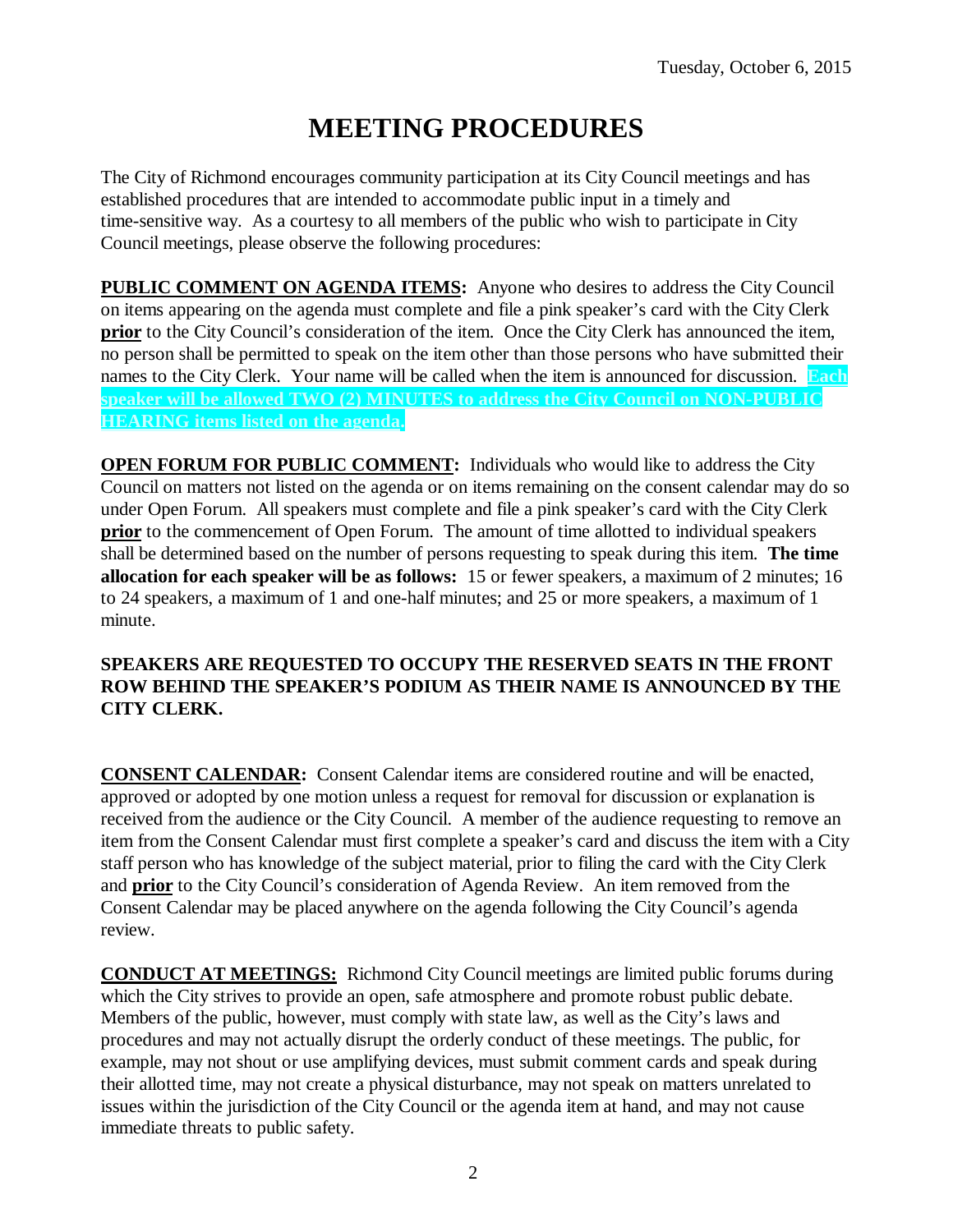**CITY HARASSMENT POLICY:** The City invites public comment and critique about its operations, including comment about the performance of its public officials and employees, at the public meetings of the City Council and boards and commissions. However, discriminatory or harassing comments about or in the presence of City employees, even comments by third parties, may create a hostile work environment, if severe or pervasive. The City prohibits harassment against an applicant, employee, or contractor on the basis of race, religious creed, color, national origin, ancestry, physical disability, medical condition, mental disability, marital status, sex (including pregnancy, childbirth, and related medical conditions), sexual orientation, gender identity, age or veteran status, or any other characteristic protected by federal, state or local law. In order to acknowledge the public's right to comment on City operations at public meetings, which could include comments that violate the City's harassment policy if such comments do not cause an actual disruption under the Council Rules and Procedures, while taking reasonable steps to protect City employees from discrimination and harassment, City Boards and Commissions shall adhere to the following procedures. If any person makes a harassing remark at a public meeting that violates the above City policy prohibiting harassment, the presiding officer of the meeting may, at the conclusion of the speaker's remarks and allotted time: (a) remind the public that the City's Policy Regarding Harassment of its Employees is contained in the written posted agenda; and (b) state that comments in violation of City policy are not condoned by the City and will play no role in City decisions. If any person makes a harassing remark at a public meeting that violates the above City policy, any City employee in the room who is offended by remarks violating the City's policy is excused from attendance at the meeting. No City employee is compelled to remain in attendance where it appears likely that speakers will make further harassing comments. If an employee leaves a City meeting for this reason, the presiding officer may send a designee to notify any offended employee who has left the meeting when those comments are likely concluded so that the employee may return to the meeting. The presiding officer may remind an employee or any council or board or commission member that he or she may leave the meeting if a remark violating the City's harassment policy is made. These procedures supplement the Council Rules and Procedures relating to disruption of orderly conduct at Council meetings.

Any law enforcement officer on duty or whose service is commanded by the presiding officer shall be Sergeant-at-Arms of the Council meetings. He/she, or they, shall carry out all orders and instructions given by the presiding officer for the purpose of maintaining order and decorum at the Council meetings (City Council Rules of Procedure and Order Section III F, RMC Section 2.12.030).

**\*\*\*\*\*\*\*\*\*\*\*\*\*\*\*\*\*\*\*\*\*\*\*\*\*\*\*\*\*\*\*\*\*\*\*\*\*\*\*\*\*\*\*\*\*\*\*\*\*\*\*\*\*\*\*\*\*\***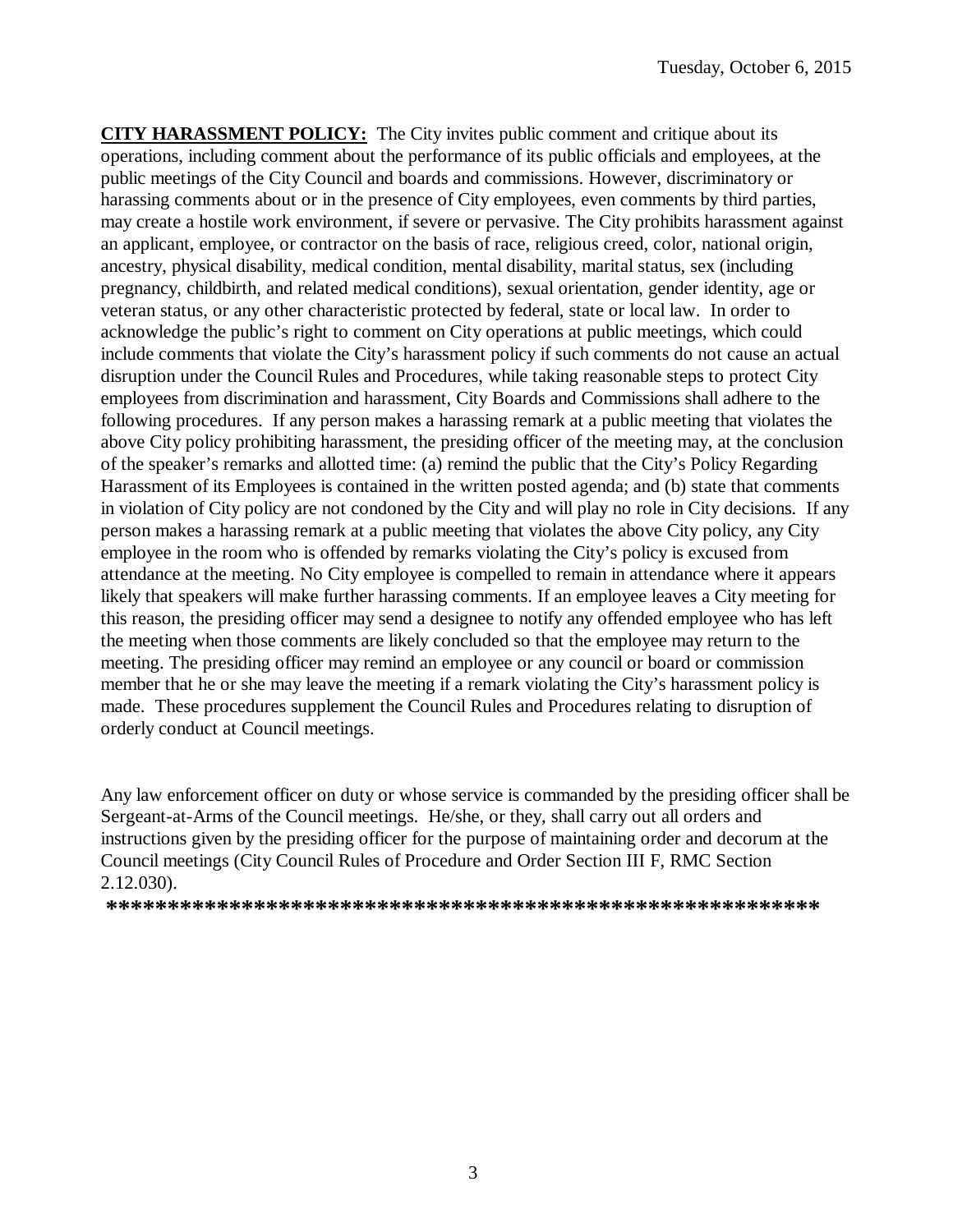# **OPEN SESSION TO HEAR PUBLIC COMMENT ON CLOSED SESSION ITEMS**

5:00 p.m.

#### **A. ROLL CALL**

**B. PUBLIC COMMENT**

#### **C. ADJOURN TO CLOSED SESSION**

### **CLOSED SESSION**

Shimada Room of the Community Services Building

#### **A. CITY COUNCIL**

**A-1.** CONFERENCE WITH LEGAL COUNSEL - ANTICIPATED LITIGATION (Initiation of litigation pursuant to Subdivision (c) of Government Code Section 54956.9):

One Case

**A-2.** PUBLIC EMPLOYEE APPOINTMENT (Government Code Section 54957.6):

Title: Confidential Investigative and Appeals Officer

**A-3.** PUBLIC EMPLOYEE PERFORMANCE EVALUATION (Government Code Section 54957.6):

Title: City Manager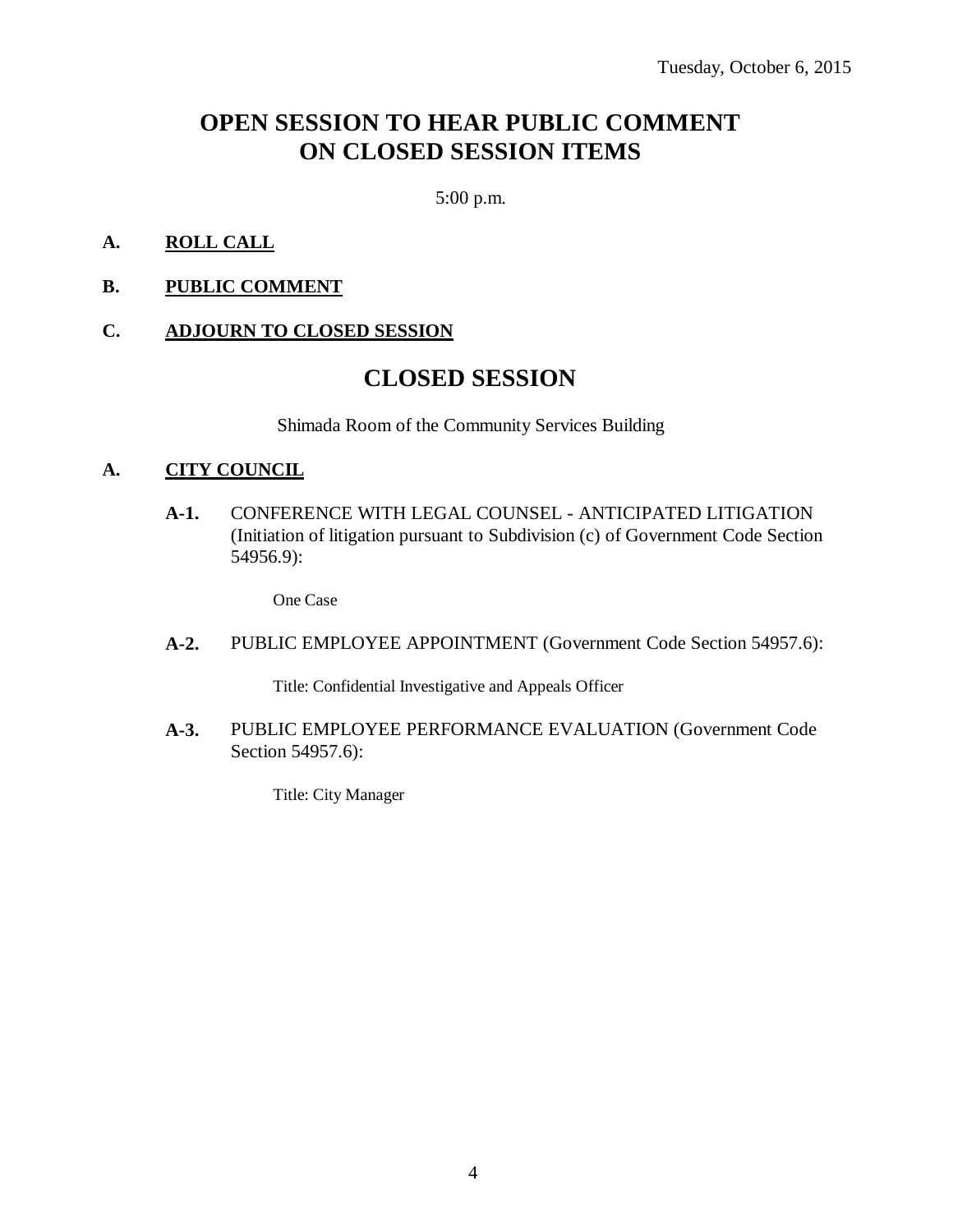## **REGULAR MEETING OF THE RICHMOND CITY COUNCIL**

6:30 p.m.

#### **A. PLEDGE TO THE FLAG**

- **B. ROLL CALL**
- **C. STATEMENT OF CONFLICT OF INTEREST**
- **D. AGENDA REVIEW**

#### **E. PRESENTATIONS, PROCLAMATIONS, AND COMMENDATIONS**

- **E-1.** PROCLAMATION recognizing Citizens for East Shore Parks' 30 years of public service - Mayor Tom Butt (620-6503).
- **E-2.** RECEIVE a presentation by East Bay Municipal Utility District Director Lesa McIntosh concerning the water shortage and EBMUD water supply - Mayor Tom Butt (620-6503).
- **E-3.** PROCLAMATION to declare October 18, 2015, to October 24, 2015, as Freedom from Workplace Bullies Week in Richmond, California - Mayor Tom Butt (620-6503).
- **E-4.** PROCLAMATION declaring October 2015 as Domestic Violence Awareness Month - Mayor Tom Butt (620-6503) and Councilmember Gayle McLaughlin (620-5431).

#### **F. REPORT FROM THE CITY ATTORNEY OF FINAL DECISIONS MADE DURING CLOSED SESSION**

**G. REPORT FROM THE CITY MANAGER**

#### **H. OPEN FORUM FOR PUBLIC COMMENT**

#### **I. CITY COUNCIL CONSENT CALENDAR**

**I-1.** ADOPT a resolution authorizing participation by both the Atchison Village Mutual Homes Corporation and Villa Mira Vista Homeowners Association in the City's private sewer lateral grant program, and award private sewer lateral grants to these developments in a manner that is consistent with the current grant program guidelines - Engineering Services Department (Chadrick Smalley 412- 2067).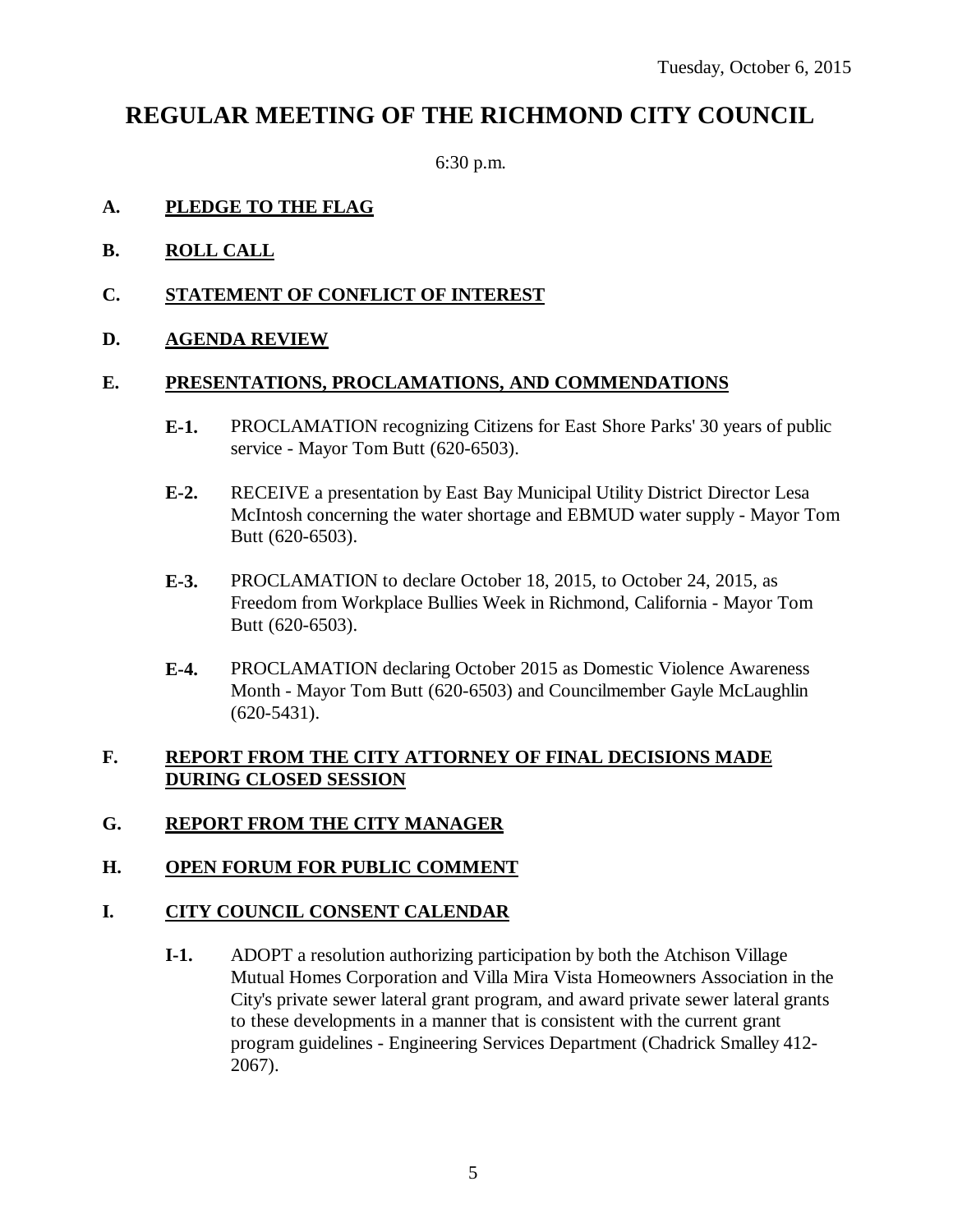- **I-2.** AUTHORIZE the Library and Cultural Services Director to ACCEPT a grant from the California Department of Education (CDE) in the amount of \$46,525; and APPROVE an amendment to the Fiscal Year 2015-16 Library Fund revenue and expenditures - Library and Cultural Services Department (Katy Curl 620- 6554/Sherry Drobner 307-8082).
- **I-3.** ADOPT a resolution authorizing the city manager to execute a Consortium Agreement between the City of Richmond and the County of Contra Costa to allow the City of Richmond to join the Contra Costa County HOME Investment Partnership Program Consortium as a co-participant, which will allow the City of Richmond to continue to receive HOME funds for eligible affordable housing activities under the Cranston-Gonzalez National Affordable Housing Act of 1990, as amended by the Housing and Community Development Act of 1992 - Housing and Community Development Department (Tim Jones 621-1310).
- **I-4.** ADOPT a resolution of the City Council authorizing the city manager to execute a Cooperation Agreement between the City of Richmond and the County of Contra Costa to become a co-participant of the Contra Costa CDBG Urban County, which will allow the City of Richmond to continue to receive CDBG Program funds for eligible affordable housing and public service activities under Title I of the Housing and Community Development Act of 1974, as amended - Housing and Community Development Department (Tim Jones 621-1310).
- **I-5.** ADOPT a resolution of the City Council authorizing the city manager to execute documents to release Neighborhood House of North Richmond from a \$285,000 Community Development Block Grant loan obligation to the city, allowing for the sale of this Property, finding that (a) the national objective in 24 CFR 570.208, and (b) the public benefit standards at 24 CFR 570.209(b) were both met through service to homeless or low and moderate income individuals - Housing and Community Development Department (Tim Jones 621-1310).
- **I-6.** APPROVE the grant-funded purchase of 180 laptop computers from ReliaTech, at a cost of \$139 for each computer for a total cost not to exceed \$25,020 over two years. The computers are for the Digital Health Literacy Project (DHLP) and are funded by an Institute for Museum and Library Services (IMLS) grant - Library and Cultural Services Department (Katy Curl 620-6554).
- **I-7.** APPROVE an amendment to the contract with Straight Talk on Prison, Inc. to coordinate the YouthWORKS Academic Program. The contract term will be September 9, 2014, through September 30, 2016. The contract amount will be amended by \$60,000 for an amount not to exceed \$119,830 - Employment and Training Department (Sal Vaca/Rosemary Viramontes 307-8008).
- **I-8.** APPROVE the purchase of one John Deere 2032R Compact Utility Tractor from Deere & Company for the Police Department Code Enforcement Abatement Unit in an amount not to exceed \$30,000 - Police Department (Chief Chris Magnus 621-1802).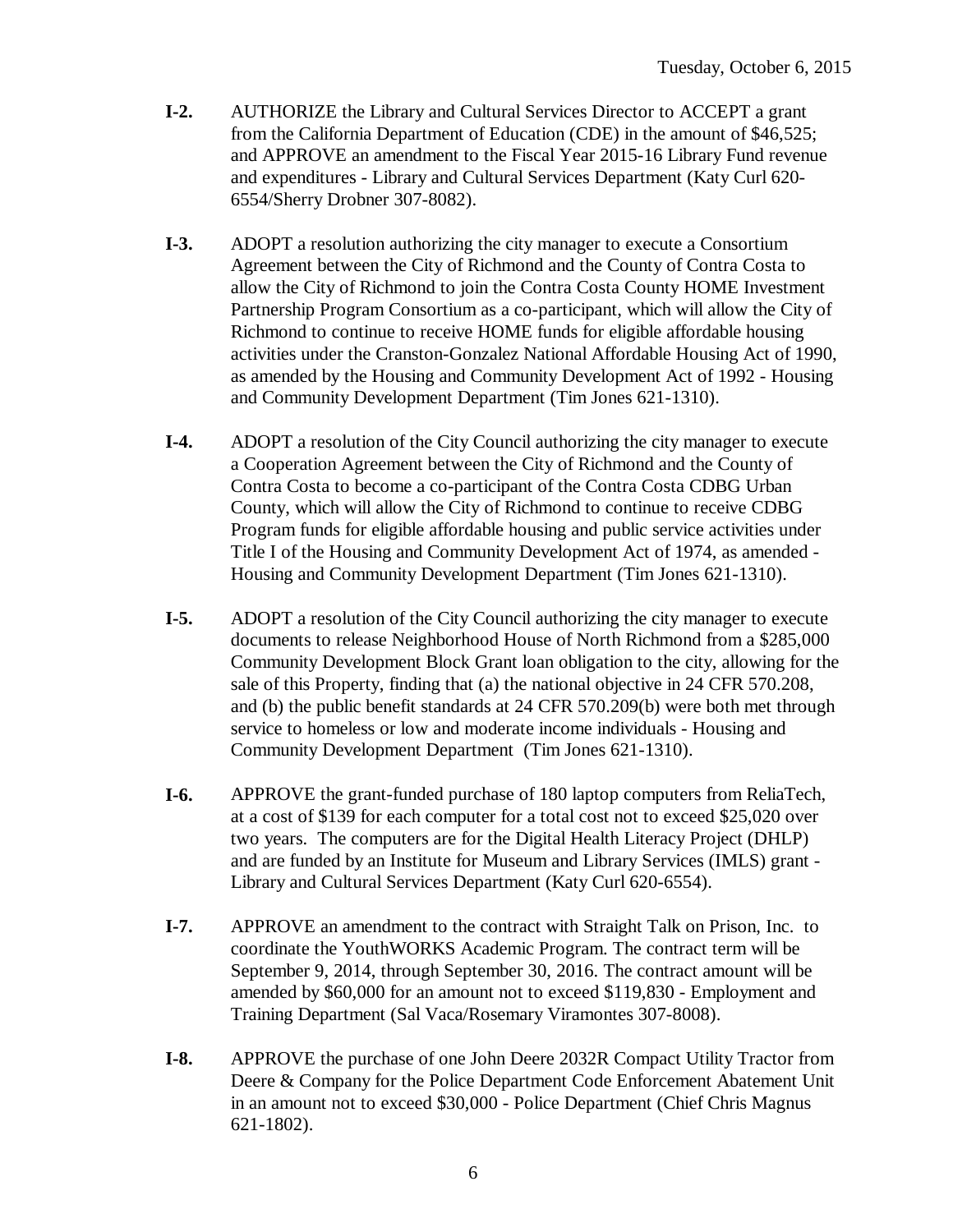- **I-9.** APPROVE a three-year contract with Shot Spotter, Inc. for maintenance of the Shot Spotter Flex gunshot detection system, in an amount not to exceed \$554,850, commencing July 1, 2015, through June 30, 2018 - Police Department (Chief Chris Magnus 621-1802).
- **I-10.** ADOPT a resolution authorizing (1) the execution of Service Contract No. 75LX276 with the California Department of Transportation for the provision of a grant of \$260,550 from the Section 130 Railway-Highways Crossing Program for the Cutting/Carlson Boulevard Grade Crossing Improvements Phase II Project, and (2) amendment of the 2015/16-2019/20 CIP Budget to accept and add \$260,550 in Section 130 Railway Highways Crossing Program funds to be appropriated to the Cutting/Carlson Boulevard Grade Crossing Improvements Phase II Project - Engineering Services Department (Chadrick Smalley 412- 2067/Steven Tam 307-8112).
- **I-11.** APPROVE a contract amendment with NEMA Construction for the final construction change order for the installation and connection of an existing emergency generator and upgrading of the existing power source at the Corporation Yard, Equipment Services facilities, in an amount not to exceed \$107,657.00 for a total contract amount of \$357,657.00 - Public Works Department (Yader A. Bermudez 774-6300).
- **I-12.** PROCLAMATION commemorating October 24, 2015, as the City of Richmond's Official Arbor Day this year - Mayor's Office/Public Works Department (Mayor Tom Butt 620-6503/Yader A. Bermudez 774-6300).
- **I-13.** PROCLAMATION supporting United Nation's Convention on the Elimination of All Forms of Discrimination Against Women - Mayor Tom Butt (620-6503).
- **I-14.** APPROVE the minutes of the regular City Council meetings held Tuesday, September 15, 2015, September 22, 2015, and Monday, September 21, 2015, Special City Council Meeting - City Clerk's Office (Pamela Christian 620-6513).

### **J. PUBLIC HEARINGS**

**J-1.** (1) ADOPT a resolution adopting a Mitigated Negative Declaration (MND) and Mitigation Monitoring and Reporting Program, and approving a Vesting Tentative Subdivision Map and Design Review Permit to construct a 193-unit mixed-use development at 830 Marina Way South, subject to conditions; and (2) INTRODUCE an ordinance rezoning the Baywalk Mixed-Use Development site from Industrial/Office Flex (M-1) to Planned Area District (PA) - Planning and Building Services Department (Richard Mitchell 620-6706).